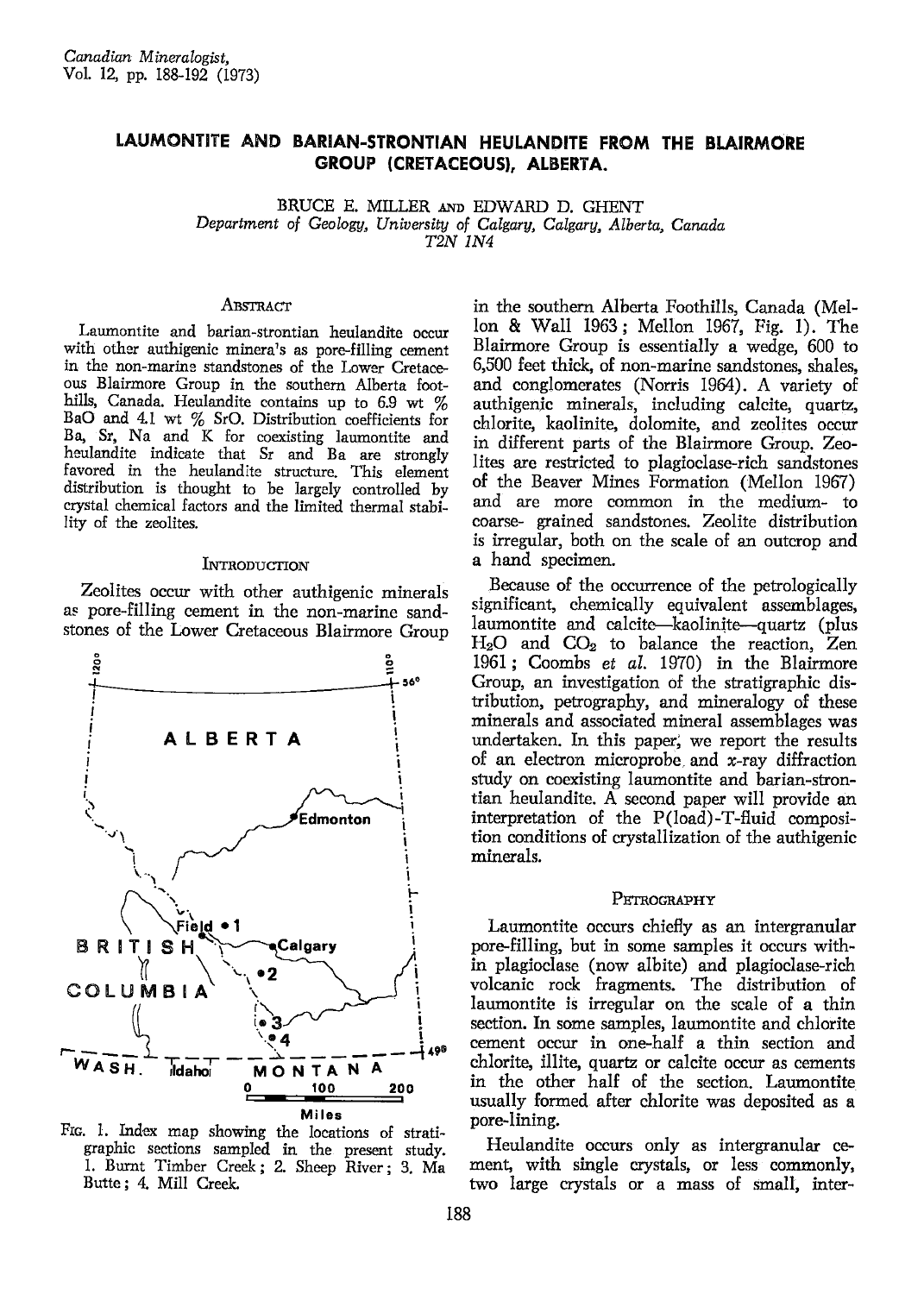locking crystals, filling pores. Deposition of heulandite follows deposition of chlorite as a porelining. Heulandite completely fills the remainihg pore space, except in one case where calcite occurs with heulandite and was apparently deposited later.

Heulandite and laumontite often occur in the same hand samples, but are rarely observed in direct contact. In a few cases, electron beam scanning revealed single euhedral heulandite crystals in the center of pores, with laumontite rimming the heulandite.

# X-RAY DIFFRACTION STUDY

Heulandite was detected by x-ray diffraction in six samples. One sample which contained very little laumontite  $(RS-SC-1)$ <sup>1</sup> was chosen for a detailed x-ray diffraction study and a heulandite concentrate was separated by heavy liquids.

X-ray diffraction data for Blairmore heulandite (Table 1) are compared with data reported by Cern $\acute{\text{y}}$  & Povondra (1969). Agreement of the Blairmore data with that reported by other workers is reasonably good.

The unit cell dimensions reported for heulandite were kindly obtained by R. C. Erd of the U.S. Geological Survey using single crystal measurements for the initial parameters and x-ray powder diffraction data for the least sguares unit cell refinement (using the program of Evans et al.1973).

Boles (1972) has demonstrated a correlation between the area of the ac plane in heulandite and the  $\Sigma$  Mg + Ca + Sr + Ba ions per unit cell and the Al ions per unit cell. A plot of the Blairmore unit cell data and composition on these diagrams shows good agreement with other heulandites (Table 2).

# Laumontite

Laumontite was detected by  $x$ -ray diffraction in 15 samples. One sample, which contained little or no heulandite, (RS-SC-6), was separated by heavy liquids.

Reflections obtained from Blairmore laumontite (Table 3) compare well with those reported by Lapham (1963). Unit cell dimensions for Blairmore laumontite (Table 2) agree well with those given by Lapham (1963), Coombs 1952), Liou  $(1971)$ , and Schramm & Fisher  $(1971)$ .

#### ELECTRON MICROPROBE ANALYSES

### Lntroduction

Polished, carbon-coated mounts of 16 zeolite mineral separates were analyzed for Ca, Na, K

|  | TABLE 1. X-RAY DIFFRACTION DATA FOR Ba-Sr HEULANDITE |  |  |
|--|------------------------------------------------------|--|--|
|  |                                                      |  |  |

| Ba-Sr heulandite*<br>Blairmore Group                                                   |                                                                      |                                     | Sr heulandite**<br>Cerny & Povondra (1969)                                                                |                                                      |                                                                                                                                                |  |
|----------------------------------------------------------------------------------------|----------------------------------------------------------------------|-------------------------------------|-----------------------------------------------------------------------------------------------------------|------------------------------------------------------|------------------------------------------------------------------------------------------------------------------------------------------------|--|
| <i>hkl</i> $d_{\text{calc}}^{\dagger}$                                                 | $ d_{\text{meas}}$ Å                                                 | I                                   | hkl                                                                                                       | $d_{\rm cal}$ c $^{\rm A}$                           | $d_\mathsf{meas}$ Å<br>Ι                                                                                                                       |  |
| 11.900<br>110<br>8.993 8.99<br>020<br>7.935 7.93<br>200<br>ות<br>6.860                 |                                                                      | 100 020                             | 4 200                                                                                                     |                                                      | 8.952<br>3<br>7<br>7.949                                                                                                                       |  |
| 201<br>6.797<br>6.650 6.67<br>001<br>5.950 5.96<br>220<br>130<br>5.608                 |                                                                      | 3                                   | 20T<br>3   001<br>220<br>130                                                                              |                                                      | 6.831<br>1<br>6.652<br>1<br>5.930<br>1<br>5.598 0.5                                                                                            |  |
| 221<br>5.423<br>021<br>5.347<br>5.259 5.26<br>311<br>111<br>5.123 5.12<br>5.075<br>310 |                                                                      |                                     | 021<br>7 311<br>8  11                                                                                     | 5.0743 5.073                                         | 5.334 0.5<br>3<br>5.268<br>7<br>5.131<br>3                                                                                                     |  |
| 4.664 4.664<br>T31<br>4.496 4.496<br>040<br>401<br>4.367<br>4.250<br>$\frac{201}{331}$ | 4.363                                                                | 17<br>17 <br>7                      | 310<br>131<br>040<br>40T<br>201                                                                           | 4.6515<br>4.4641<br>4.3697<br>4.2635 4.270           | 3<br>4.656<br>5<br>4.461 <br>5<br>4.368<br>3                                                                                                   |  |
| 4.053<br>131<br>3.967<br>400<br>330<br>3.967<br>421<br>3.928                           | $3.989$ $3.989$<br>3.976                                             | 12                                  | 33T<br>12 400,421                                                                                         | 4.0421                                               | 3<br>4.044<br>3.940<br>10                                                                                                                      |  |
| 240<br>221<br>3.843<br>241<br>3.750 3.752<br>3.724<br>041                              | 3.912 3.914                                                          | 7                                   | 15 240<br>221                                                                                             | 3.8911 3.892<br>3,8473 3.853                         | 1<br>1                                                                                                                                         |  |
| 202<br>3,630<br>420<br>3.564 3.567<br>312<br>T12<br>3.521                              | 3.711 3.709                                                          |                                     | $6 20\overline{2}$<br>420<br>6 312<br>112                                                                 | 3.7276<br>3.6271<br>3.5762<br>3,5366<br>3.4842 3.490 | 3.731<br>3<br>$3.626$ 0.5<br>3.576<br>5<br>3.534 0.5<br>1                                                                                      |  |
| 3.508<br>150<br>511<br>3.474<br>222<br>3.399<br>402<br>311<br>3,396                    | 3.430 3.427                                                          |                                     | 150<br>5 222<br>402                                                                                       | 3.4398 3.437<br>3.4085 4.413                         | 5<br>3                                                                                                                                         |  |
| 002<br>T51<br>3.237                                                                    | 3.325 3.324                                                          | 5                                   |                                                                                                           |                                                      |                                                                                                                                                |  |
| 422<br>3.179<br>441<br>3.133<br>3.126<br>510                                           | 3.184<br>3.132                                                       | 9                                   | 8 422<br>510                                                                                              | $3.1843 \mid 3.181$<br>3, 1263 3.126                 | 5<br>3                                                                                                                                         |  |
| 022<br>3.119<br>332<br>3,109<br>241<br>3.089                                           |                                                                      |                                     | 241                                                                                                       | 3.0832 3.079                                         | ı                                                                                                                                              |  |
| 132<br>3.080<br>531<br>3.049<br>512                                                    | 3.079<br>3.035 3.034                                                 | 4<br>8                              | 53T                                                                                                       | 3,0439                                               | ı<br> 3.046                                                                                                                                    |  |
| 351<br>3.010<br>060<br>331                                                             | 2.998 2.997                                                          | 22                                  | 331                                                                                                       |                                                      | 2.9955 3.002 0.5                                                                                                                               |  |
| 2.984<br>151<br>440                                                                    | $2.975$ 2.976                                                        | 19                                  | 1440                                                                                                      |                                                      | 2.971<br>7                                                                                                                                     |  |
| 350<br>621<br>261<br>170<br>462<br>T91<br><u>771</u><br>10.02<br>462                   | 2.800<br>2.742<br>2.536<br>2.247<br>1.929<br>1.797<br>1.770<br>1.734 | 11<br>7<br>7<br>$\overline{c}$<br>3 | 060<br>5 401<br>1530<br>26T<br> 042<br>$3 62\overline{2}$<br>8 352<br>  620<br>  551<br>351<br>441<br>312 |                                                      | 2.888 0.5<br>2.801<br>8<br>2.724<br>1<br>2.672<br>1<br>2.633 0.5<br>2.557 0.1<br>2.534 0.5<br>2.509 0.5<br>2.487 1<br>2,423<br>5<br>2.365<br>1 |  |

\*Calculated spacings and indices from least squares refinement of powder data using program of Evans *et al.* (1973). Al<br>calculated spacings ≥2.975A listed. Measured values from split of RS-SC-1; sample contained small amounts of laumon-<br>tite and quartz. *X-*ray diffractometer data are: Cu/Ni radiation, ACuK¤1=1.54051Å, silicon metal used as internal stan-<br>dard; scanned at 1/8º 20 per minute from 4º-70º. Chart speed<br>1/8" per minute.

\*\*From a Guinier-de Wolff photograph, quartz internal stan-<br>dard, Cu/Ni radiation, ג=1.5418A. Intensities estimated visual ly.

Ba, Sr, Si, Al, Fe, and Mg, using an ARL-EMX electron probe microanalyzer. Operating conditions and standards used were: beam spot size -- $15 \mu m$ ; beam current  $- 0.1 \mu m$ ; Ca, Mg  $$ clinopyroxene; Si, Al, Na  $-$  albite; K  $-$  ortho-

<sup>1.</sup> Refers to samples held at Department of Geology, University of Calgary.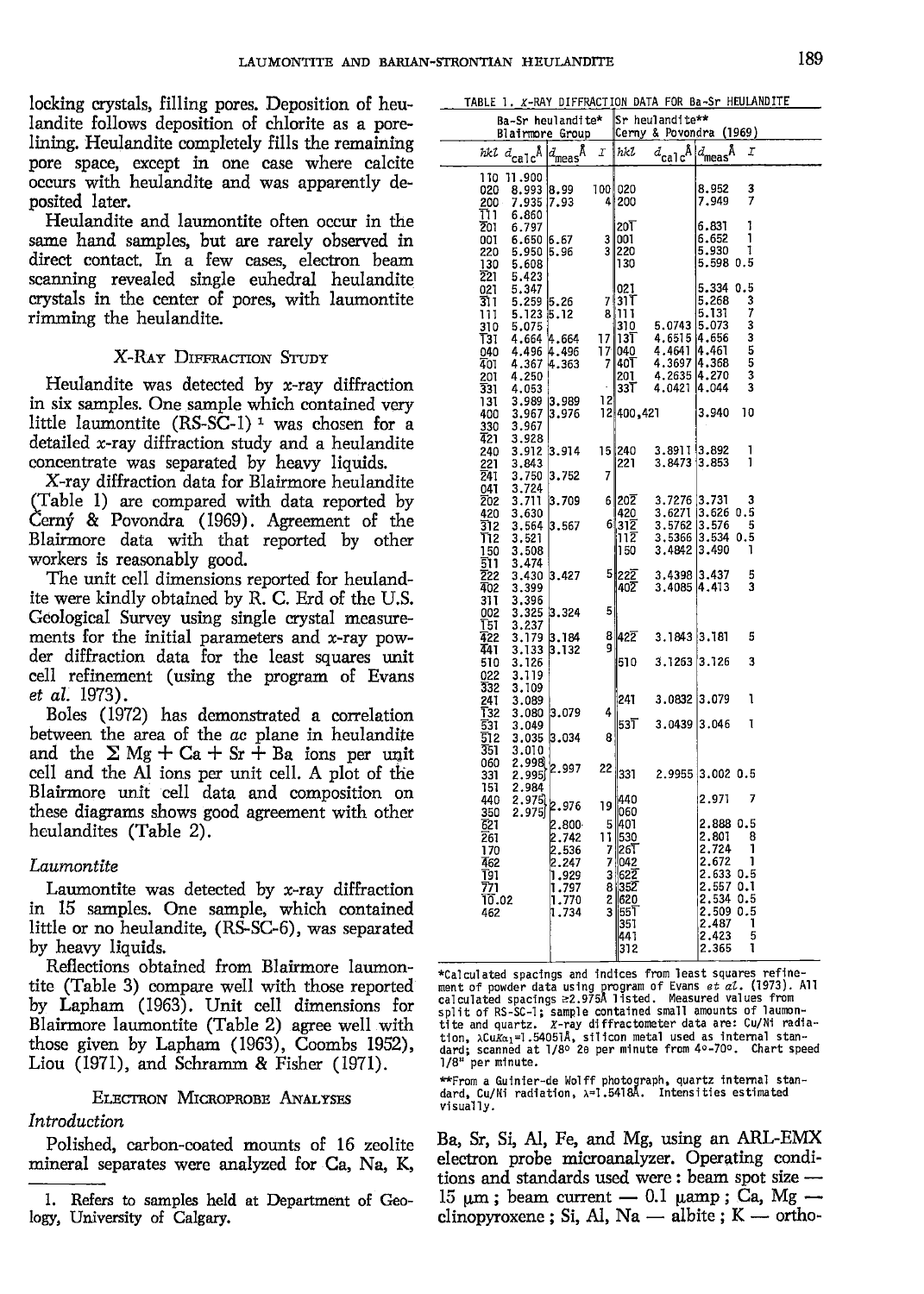clase;  $Ba - hyalophane$ ;  $Sr - strontianite$ ; and Fe - hematite. Data were corrected using factors given by Albee & Ray (1970). Because water cannot be determined by electron microprobe, water content was estimated by subtracting the sum of all other oxides from 100 per cent.

#### Heulandite

Analyses for 5 Blairmore heulandites are reported in Table 4. The prominent feature of the Blairmore heulandites is their notable content of Ba and Sr, which was first detected by nondispersive x-ray analysis using the solid state detector on the electron microprobe (Jones & Ghent 1971).

The ideal formula of heulandite is  $(Ca,Na)_2$  $Al_2Si_7O_{18}$ .6H<sub>2</sub>O (Merkle & Slaughter 1968). Cerný  $\&$  Povondra (1969) suggest that a more realistic formula, based on 72 oxygens, is  $(Na,K)_x (Ca,Sr,Ba)_y (Al,Fe)_{x+2y}Si_{36-(x+2y)}O_{72}$ .  $n_{2}$ O, where  $x = 0$  to 2.6,  $y = 2.7$  to 4.3,  $x + y$  $= 6.8$  to 9.7, and  $n = 20$  to 30. Considering the difficulty of obtaining accurate analyses of zeolites by electron microprobe, the structural formulas of Blairmore heulandites show reasonable

TABLE 2. HEULANDITE AND LAUMONTITE CELL DIMENSIONS (Å)

| Heulandite    |                                           |         |          |                                                                 |
|---------------|-------------------------------------------|---------|----------|-----------------------------------------------------------------|
| $\frac{a}{b}$ | $17.717 \pm .009$                         | 117.71  | 17.73    | $117.722 \pm .012$                                              |
|               | 17.986±.006                               | 17.84   | 17.82    | 17.856±.012                                                     |
| $\alpha$      | $7.424 \pm .003$                          | 7.46    | 7.43     | 7.458±.007                                                      |
| β             | 116°24'±2.2'                              | 116°20' | 1116°20' | $116.37\pm.06^{\circ}$                                          |
| $V$ A3        | 2119±1                                    | 2111.4  | 2103.36  | 2114.5                                                          |
|               | 1. Heulandite, RS-SC-1.                   |         |          | 2. Heulandite, Deer et al. (1963).                              |
|               | 3. Heulandite, Merkle & Slaughter (1968). |         |          |                                                                 |
|               |                                           |         |          | 4. Polycationic, strontian heulandite, Černý & Povondra (1969). |
|               | Immontite .                               |         |          |                                                                 |

| $\overline{a}$ | $114.712 \pm .003$                                                                                                                                   |                            |  |  | $14.75 \pm 0.05$ $14.75 \pm 0.03114.737 \pm 0.004114.740 \pm 0.015$  |  |  |  |  |  |  |  |
|----------------|------------------------------------------------------------------------------------------------------------------------------------------------------|----------------------------|--|--|----------------------------------------------------------------------|--|--|--|--|--|--|--|
| Ъ              | $13.090 \pm .002$                                                                                                                                    |                            |  |  | $13.083 \pm .02$ $13.10 \pm .02$ $13.066 \pm .002$ $13.072 \pm .012$ |  |  |  |  |  |  |  |
| $\sigma$       | $1.555 \pm .002$                                                                                                                                     |                            |  |  | $\mid$ 7.57±.05 $\mid$ 7.55±.01 7.550±.003 7.549±.008                |  |  |  |  |  |  |  |
| ß.             | $ 111^{\circ}42.8^{\prime} \pm 1.6^{\prime} 112^{\circ}$ $ 112^{\circ} \pm 0.2^{\circ} 111.97^{\circ} \pm 0.2^{\circ} 111.9^{\circ} \pm 0.1^{\circ}$ |                            |  |  |                                                                      |  |  |  |  |  |  |  |
|                | $V$ Å <sup>3</sup> 1351.7±.4                                                                                                                         | $1344.7$ $1342.9$ $1348.2$ |  |  | 1349.6                                                               |  |  |  |  |  |  |  |
|                | 1. RS-SC-6. 2. PDF card 15-276 (Lapham 1963).                                                                                                        |                            |  |  |                                                                      |  |  |  |  |  |  |  |
|                | 3. Coombs (1952) cited by Lapham (1963). 4. Liou (1971).                                                                                             |                            |  |  |                                                                      |  |  |  |  |  |  |  |
|                | 5. Schramm & Fischer (1971).                                                                                                                         |                            |  |  |                                                                      |  |  |  |  |  |  |  |

TABLE 3. LAUMONTITE X-RAY DIFFRACTION DATA

|               |                          | 2                             |                                             |
|---------------|--------------------------|-------------------------------|---------------------------------------------|
| hkl           | $d(\lambda)$<br>$\cal I$ | $d(\Lambda)$                  | I                                           |
| 110           | 100<br>9.45              | 9.49                          | 100                                         |
| 200           | 6.84<br>75               | 6.86                          | 35                                          |
| 020           | 6.55<br>٦                | 6.54                          |                                             |
| 201, 011      | 8<br>6.17                | 6.19                          | 2<br>2<br>6                                 |
| 111           | 5.05<br>13               | 5.052                         |                                             |
| 220           | 25<br>4.73               | 4.731                         | 20                                          |
| 221           | 4.49<br>23               | 4.500                         | 8                                           |
| 130, 201      | 4.17<br>100              | 4.156                         | 60                                          |
| 131           | 3.77<br>8                | 3.768                         | 2                                           |
| 401           | 3.65<br>38               | 3,667                         | 14                                          |
| 002, 221      | 3.51<br>58               | 3.510                         | 30                                          |
| 400,→131      | 17<br>3.42               | 3.411                         | $\begin{smallmatrix}8\0\4\end{smallmatrix}$ |
| 312,012       | 17<br>3.35               | 3.367                         |                                             |
| 040           | 3.27<br>48               | 3.272                         | 20                                          |
| 331,3311      | 3.20<br>25               | 3.205                         | 8                                           |
| 330           | 3.15<br>23               | 3.152                         | 16                                          |
| $420, +112$   | 40<br>3.03               | 3.033                         | 25                                          |
| 240, 041      | 5<br>2.95                | 2.950                         | 4                                           |
| 060           | 9<br>2.18                | 2.180                         | б                                           |
| 1.<br>RS-SC-6 | 2.                       | PDF card 15-267 (Lapham 1963) |                                             |

agreement with those reported by other workers. Si/Al ratios of Blairmore heulandites are  $<$  4.0, which fits the definition of heulandite proposed by Boles (1572).

The BaO content of Blairmore heulandites, up to 6.9 wt  $\%$ , is the highest value reported. Cerny & Povondra (1969) have reported a heulandite with SrO = 4.44 wt  $\%$  and BaO = 2.44 wt  $\%$ ; Ogawa (1967) has reported a heulandite with 4.8 wt  $\%$  BaO (SrO was not reported). Thus, the Blairmore heulandites show the highest combined  $BaO + SrO$  content known to us.

#### Laumantite

Electron microprobe analyses of 11 laumontites from the Blairmore Group and 3 laumontite' leonhardites (Coombs 1952) are presented in Table 5.

The general formula for laumontite is  $\text{Ca}_{x}$  $(Na,K)_yA1_{2x+y}Si_{6-(2x+y)}O_{12}$ . 4H<sub>2</sub>O, where ideally  $x = 1$  and  $y = 0$  (modified from Coombs 1952). Analyses of Blairmore laumontites show excellent agreement with this general formula.

Substitutions of pairs of alkali ions for Ca without variation in the Si-Al ratio may occur in laumontite (Coombs 1952). Amixov et aI. (1967) report that the laumontite structure has ordered Si-Al tetrahedra. For coupled substitutions such as Na, Si for Ca, Al, it is possible

|  |                              |  | TABLE 4. ELECTRON MICROPROBE ANALYSES OF HEULANDITES FROM |  |
|--|------------------------------|--|-----------------------------------------------------------|--|
|  | THE BLAIRMORE GROUP, ALBERTA |  |                                                           |  |

| wt %              | $RS-$<br>$SC-1a$ | $MC-$<br>10 | $RS-$<br>$SC-4$ | $RS -$<br>$SC-5$ | $0G-$<br>$SC-6$ | ľ                                                                 | $\overline{\mathbf{c}}$ |
|-------------------|------------------|-------------|-----------------|------------------|-----------------|-------------------------------------------------------------------|-------------------------|
| $\mathfrak{so}_2$ | 56.1             | 57.9        | 59.2            | 55.6             | 55.9            | 55.77                                                             | 57.66                   |
| A1203             | 15.5             | 14.7        | 15.1            | 15.7             | 14.8            | 15.88                                                             | 16.12                   |
| Fe0*              | 0.1              | 0.2         | 0.1             | $-0.1$           | -0.1            | $- - -$                                                           | 1.44 <sup>b</sup>       |
| MgO               | $-0.05$          | $-0.05$     | $-0.05$         | $-0.05$          | $-0.05$         | 0.085                                                             | 0.02                    |
| CaO               | 4.4              | 3.3         | 3.0             | 3.1              | 3.2             | 3.04                                                              | 1.59                    |
| Sr0               | 3.3              | 1.5         | 2.9             | 4.1              | 2.8             | 4.44                                                              | ---                     |
| Ba0               | 5.6              | 6.9         | 6.0             | 4.6              | 5.7             | 2.44                                                              | 4.80                    |
| Na <sub>2</sub> 0 | 0.7              | 0.5         | 0.3             | 0.6              | 0.4             | 1.54                                                              | 1.98                    |
| K <sub>2</sub> 0  | 0,6              | 0.4         | 1.8             | 1.8              | 2.0             | 1.34                                                              | 0.30                    |
| <b>SUM</b>        | 86.3             | 85.4        | 88.4            | 85.5             | 84.8            | $\overline{22.45}$ +                                              | $77.48 +$               |
| $H_{2}0**$        | 13.7             | 14.6        | 11.6            | 14.5             | 15.2            | $3.07 -$                                                          | $3.48-$                 |
|                   |                  |             |                 |                  |                 | +=H <sub>2</sub> 0 <sup>+</sup> , -=H <sub>2</sub> 0 <sup>-</sup> |                         |
|                   |                  |             |                 |                  |                 | Number of ions on anhydrous basis of 72 oxygens                   |                         |
| Si                | 27.01            | 27.83       | 27.70           | 27.01            | 27.40           | 26.97                                                             | 27.46                   |
| AI                | 8.79             | 8.33        | 8.33            | 8.99             | 8.55            | 9.05                                                              | 9.04                    |
| Fe                | 0.04             | 0.08        | 0.04            | 0.00             | 0.00            | ---                                                               | 0.52                    |
| Ca                | 2.27             | 1.70        |                 | $1.50$ 1.61      | 1.68            | 1.58                                                              | 0.81                    |
| Sr                | 0.92             | 0.42        | 0.79            | 1.16             | 0.80            | 1.25                                                              | $\cdots$                |

Ba 1.06 1.30 1.10<br>Na 0.65 0.47 0.27 Na 0.65 0.47 0.27<br>K 0.37 0.25 1.07 0.37 0.25 1.07<br>3.07 3.34 3.33  $Si/Al$ 0.88 1.09 0.46 0.90<br>0.57 0.38 1.44 1.83 0.57 0.38 1.44 1.83<br>1.12 1.25 0.83 0.18 1,12 1,25 0.83 0.18<br>3.00 3.20 2.98 3.04 2.98

1. Strontian heulandite (Cerný & Povondra 1969)

2. Barian heulandite (b=includes 0.027% MnO; Ogawa 1969)<br>--- not reported; FeO\*=total Fe as FeO;

H<sub>2</sub>O\*\* is water content estimated from 100-sum.

Ca 2.27 1.70 1.50<br>Sr 0.92 0.42 0.79 Sr 0.92 0.42 0.79<br>Ba 1.06 1.30 1.10

sity of Calgary.

a<sub>Refers</sub> to samples held at the Dept. of Geology, Univer-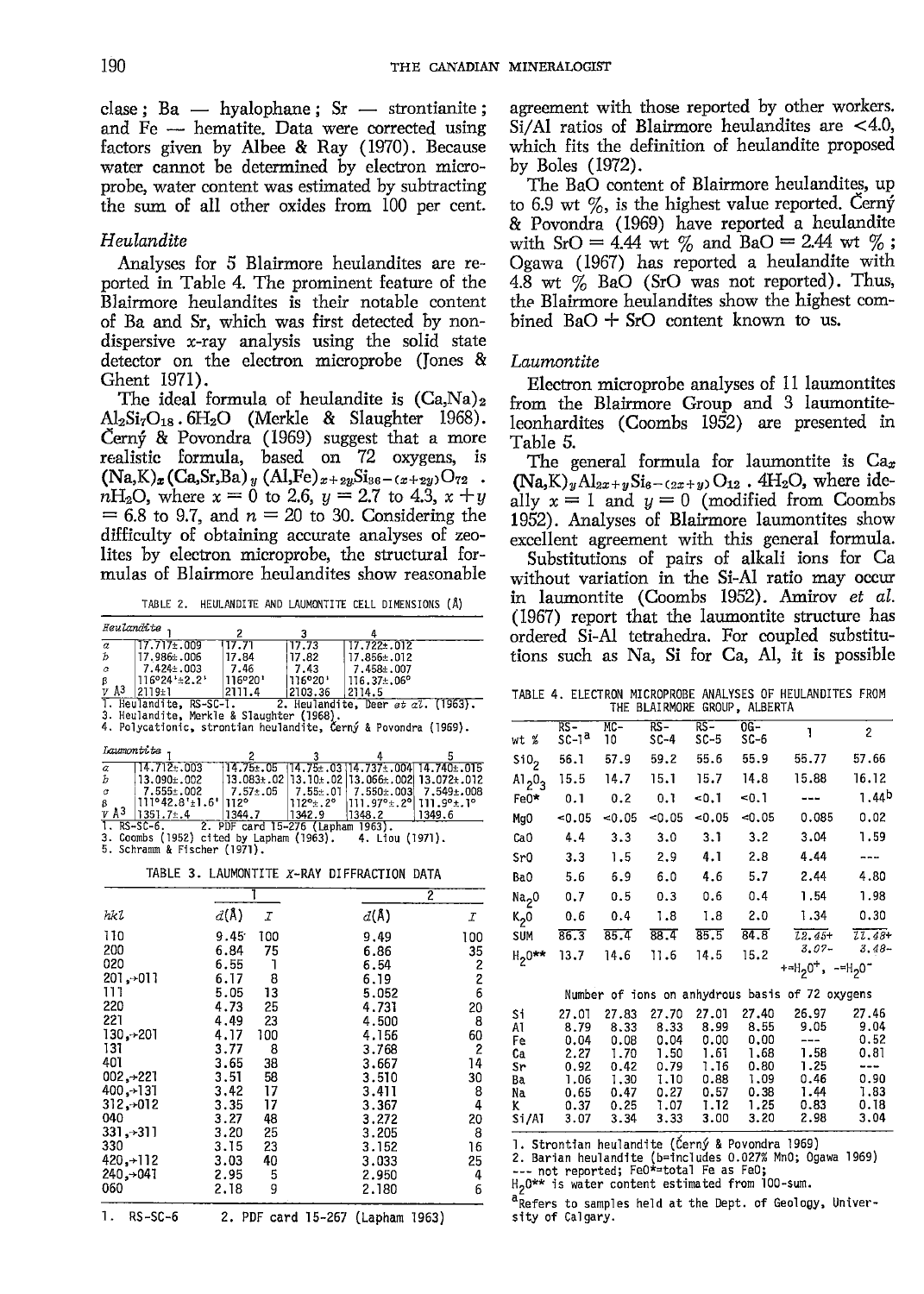that ordering of the Al-Si tetrahedra makes this type of substitution more difficult.

### **DISTRIBUTION OF ELEMENTS BETWEEN COEXISTING** LAUMONTITE AND BARIAN-STRONTIAN **HEULANDITE**

The distribution of Ba, Sr, Na, and K between coexisting laumontite and heulandite, summarized as distribution coefficients with respect to Ca, is given in Table 6. The data indicates that (a) there is more total substitution of Ba, Sr, Na, and K in the heulandite structure; (b) Ba and Sr are strongly favored in the heulandite structure; and (c) K and Na are slightly favored in the heulandite structure, with the exception of one sample.

Two explanations for this distribution seem worthy of discussion. First, the element distribution shows no crystal-chemical control and is entirely a function of the different pressuretemperature-fluid composition conditions under which the two minerals crystallized. This implies that laumontite could also show extensive Ba-Sr substitution under appropriate conditions.

A second possibility, which we favor, is that the heulandite structure is capable of more extensive Ba-Sr substitution than is laumontite. Published chemical analyses of laumontites and heulandites suggest that heulandites generally

| TABLE 5. ELECTRON MICROPROBE ANALYSES OF LAUMONTITES FROM THE |  | BLAIRMORE GROUP, ALBERTA                               |  |  |  |        |
|---------------------------------------------------------------|--|--------------------------------------------------------|--|--|--|--------|
|                                                               |  | RS- RS- RS- RS- RS- RS- 0G- 0G- MB- MC-                |  |  |  | $MC -$ |
| wt %                                                          |  | SC-5 SC-6 SC-1 SC-7 SC-8 SC-10 SC-6 SC-8 8 10 11       |  |  |  |        |
| Si0 <sub>2</sub>                                              |  | 51.8 52.3 53.7 52.9 52.8 51.5 52.8 52.4 52.0 51.8 52.0 |  |  |  |        |
| $A1_20_3$                                                     |  | 20.8 20.5 20.6 20.7 20.9 21.1 20.5 20.6 21.0 21.2 21.4 |  |  |  |        |
| CaO                                                           |  | 10.5 9.7 10.3 10.6 10.5 10.3 9.4 10.0 10.6 9.1 10.4    |  |  |  |        |
| Sr <sub>0</sub>                                               |  | $0.2$ 0.3 0.2 0.3 0.3 0.3 0.2 0.3 0.2 0.3 0.2          |  |  |  |        |
| BaO                                                           |  |                                                        |  |  |  |        |
| Na <sub>2</sub> 0                                             |  | $0.2$ 0.7 0.1 < 0.05 < 0.05 0.2 0.2 < 0.05 0.2 1.9 0.8 |  |  |  |        |
| K <sub>2</sub> 0                                              |  | 1.3 1.2 1.0 1.2 1.3 1.5 1.7 1.8 0.8 1.0 0.6            |  |  |  |        |
| SIM                                                           |  | 84.8 84.7 85.9 85.7 85.8 84.9 84.8 85.1 84.8 85.3 85.4 |  |  |  |        |

|  |  | Number of ions on anhydrous basis of 12 oxygens |  |  |  |
|--|--|-------------------------------------------------|--|--|--|

15.2 15.3 14.1 14.3 14.2 15.1 15.2 14.9 15.2 14.7 14.6

| Ba<br>Na<br>ĸ |  |                     | $0.01$ $0.01$ $0.01$ $0.01$ $0.01$<br>$0.00\,0.00\,0.00\,0.00\,0.00$<br>$0.03$ $0.11$ $0.01$ $0.00$ $0.00$ | $0.13$ $0.12$ $0.10$ $0.12$ $0.13$ |                | $0.01$ $0.01$ $0.01$ $0.01$ $0.01$ $0.01$<br>0.00 0.00 0.00<br>$0.03$ $0.03$ $0.00$ $0.03$ $0.29$ $0.12$<br>0.15 0.17 0.18 0.08 0.10 0.06 | 0.00 0.00 0.00 |                |  |
|---------------|--|---------------------|------------------------------------------------------------------------------------------------------------|------------------------------------|----------------|-------------------------------------------------------------------------------------------------------------------------------------------|----------------|----------------|--|
| Сa<br>Sr      |  |                     | 0.88 0.82 0.85 0.88 0.87                                                                                   |                                    |                | $0.87$ $0.79$ $0.84$                                                                                                                      | 0.89 0.76 0.87 |                |  |
| Si<br>A1      |  | 1.93 1.90 1.87 1.89 | 4.07 4.11 4.14 4.10 4.09                                                                                   | - 1.91                             | 1.95 1.89 1.90 | 4.05 4.13 4.10 4.07 4.05 4.05                                                                                                             |                | 1.94 1.95 1.96 |  |

H<sub>2</sub>O\*is water content estimated from 100-sum.

 $H<sub>2</sub>0*$ 

TABLE 6. DISTRIBUTION COEFFICIENTS FOR Ba, Sr, Na, and K<br>BETWEEN COEXISTING HEULANDITE AND LAUMONTITE

| Sample                                         | Kd Ba*                          | Kd Sr                        | <i>kd</i> Na               | Kd K              |  |
|------------------------------------------------|---------------------------------|------------------------------|----------------------------|-------------------|--|
| $RS-SC-1$<br>$RS-SC-5$<br>$0G-SC-6$<br>$MC-10$ | >65.5<br>>77.9<br>>83.7<br>>95. | 51.5<br>69.5<br>41.2<br>13.8 | 16.4<br>10.2<br>5.9<br>0.7 | 1.4<br>4.7<br>3.5 |  |

\*KdBa= moles BaO heulandite / moles BaO laumontite<br>moles CaO Other Xd's are defined similarly.

show more extensive solid solution of Ba and Sr than do laumontites. We feel that these differences in amount of Ba-Sr solid solution shown by laumontite and heulandite can be explained by a comparison of the atomic structures of the two minerals.

Laumontite has one of the highest specific gravities of any zeolite (2.3) and this can be correlated with the absence of large diameter channels in its structure (Amirov et al. 1967). Ca ions in laumontite are bonded to four oxygens and two water molecules having the geometry of a slightly distorted trigonal prism. This type of bonding is not observed in any other zeolite (Amirov et al. 1967). The Ca ions are situated under silica tetrahedra and not on the axes of ring channels.

In contrast to laumontite, heulandite has a lower specific gravity (2.1) and larger-diameter, more numerous channels in its structure (Merkle & Slaughter 1968). Merkle & Slaughter (1968) report that Ca ions occur both near the sides of open ring channels and at the intersections of the ring channels. Ca ions in heulandite are bonded to three oxygens from alumina tetrahedra and five water molecules. According to Černý & Povondra (1969), some cationic sites seem to be preferentially occupied by bivalent cations, and alkalies  $(Na + K)$  tend not to substitute for bivalent cations but occur in addition to them to compensate for Si-Al substitution.

Because the Ca ions in laumontite are in smaller diameter sites and are strongly bonded to four oxygens from silica tetrahedra as compared to three oxygens in heulandites, one might predict that substitution of Ba and Sr for Ca would be favored in the heulandite structure. Because of the limited thermal stability of the two minerals, one would also predict that these fractionation trends should hold for other coexisting laumontites and heulandites.

### **ACKNOWLEDGEMENTS**

The writers wish to thank R. C. Erd for his help in obtaining, processing, and interpreting x-ray diffraction data. K. J. Murata of the U.S. Geological Survey made several helpful comments on the manuscript. The writers are responsible for any errors. Ghent acknowledges financial support from NRC - Operating Grant A-4379.

#### REFERENCES

ALBEE, A.L. & RAY, L. (1970) : Correction factors for electron probe microanalysis of silicates, oxides, carbonates, phosphates, and sulfates. Anal. Chem. 42, 1408-1412.